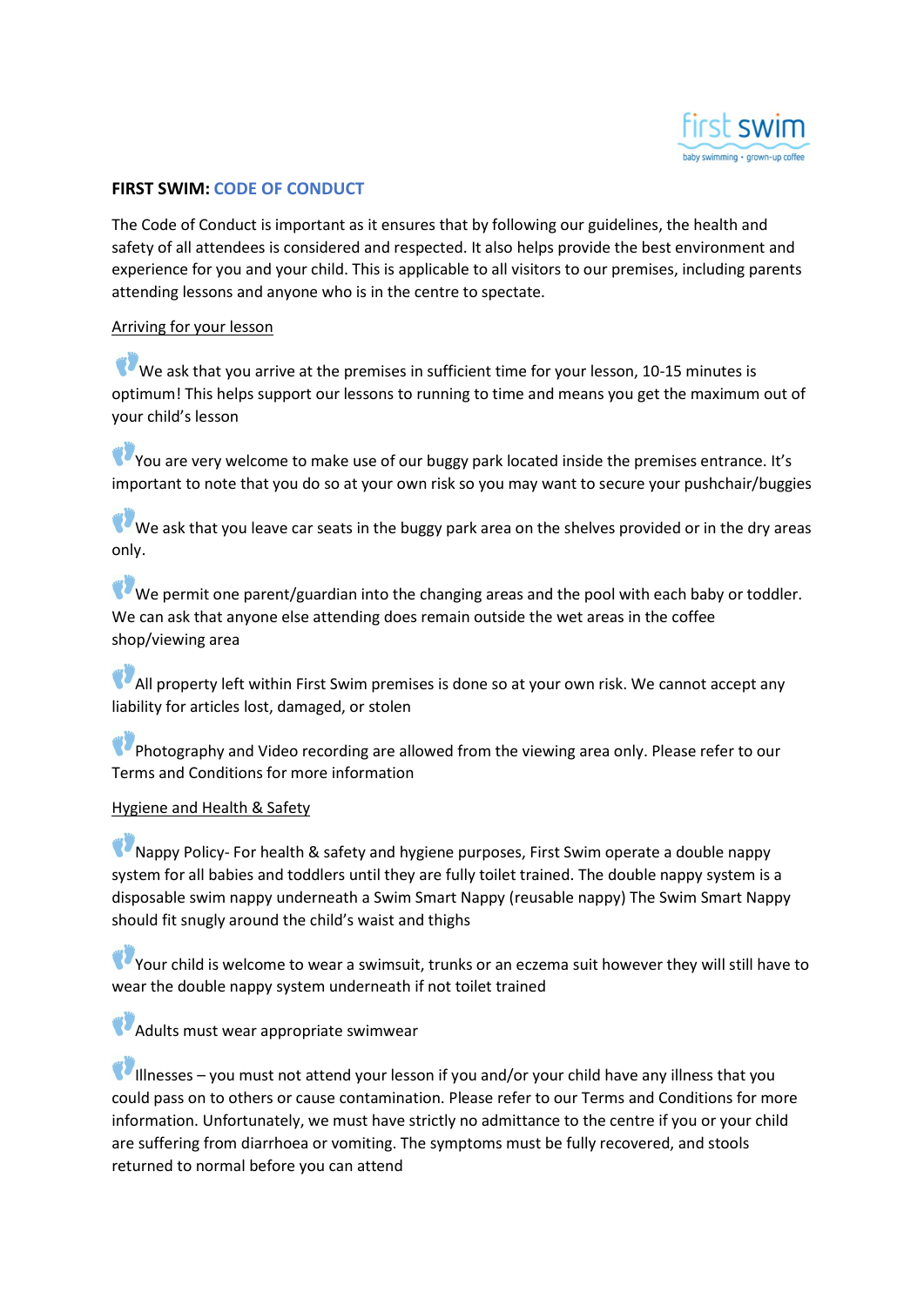All footwear (including flip-flops/pool shoes and socks) must be removed before entering the changing and poolside areas. Unfortunately, we simply can't guarantee that your footwear has not been contaminated outside so barefoot only in the wet areas please! There is a rack outside each changing room for your shoes and socks before you enter the wet areas.

We do ask that parents shower before entering the pool as this helps us maintain the quality and cleanliness of our water

 $\bullet$  All children visiting (either for lessons or viewing) are the responsibility of the accompanying adult and must always be supervised during their time in the premises, including the changing rooms. First Swim Ltd and its staff cannot take any responsibility.

Please familiarise yourselves with the fire exits and evacuation procedures on first arrival.

 $\mathbf W$  No animals are allowed inside the First Swim premises

Please help us to keep your environment as pleasant and as safe as possible. Please refrain from putting your feet/shoes on our furniture and please sit on the chairs/stools provided, not on the tables. Please use any of the shared resources provided e.g. highchairs, microwave, toilet facilities in an appropriate and respectful way.

Wet Areas (changing rooms, poolside and pool)

There are boxes provided for your belongings in the changing rooms. There are also small secure drawers available should you want to store valuables such as phones and wallets

We provide baby changing mats in our changing rooms. For health and safety, we strongly recommend that changing mats are put on the floor when changing your baby as this is the safest way.

 $W$  We provide cots, where possible, for the babies in our changing rooms for your use–please use these appropriately and do not overload them or allow children to jump.

There is a designated area for you to wait poolside for your class. Please do not enter the pool until our instructor says it is safe to do so. We ask that no one enters the pool if our instructor is not there

For hygiene purposes we insist that absolutely no food is consumed in any of our wet areas. Please wait until you are in our coffee shops.

Please do not run in our wet areas! Take care and avoid rushing as this causes accidents.

Throughout the lessons, your child's behaviour must remain reasonable and respectful of the teacher and their environment, pool and premises. Any repeated disruption or unacceptable misbehaviour could result in removal from the course. This is solely at First Swim's discretion and refunds would not be given in this instance.

Please report all accidents, unsafe or unhealthy conditions or any other hazards to your instructor or member of staff